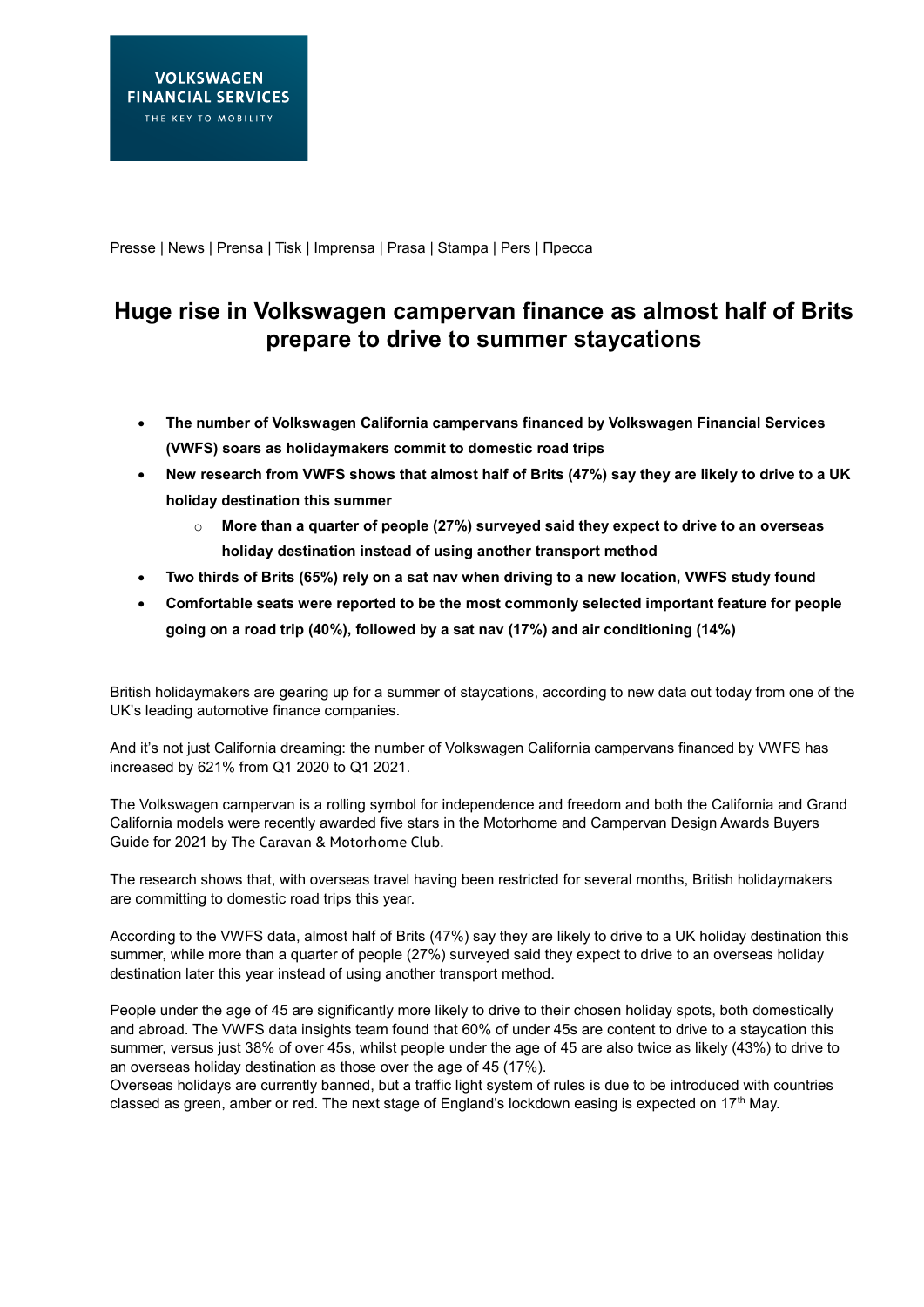## **Confidential**

Additionally, the VWFS research shows that we are a nation of sat nav lovers, with two thirds of Brits (65%) saying they're reliant on technology when driving to a new location.

Millennials are most likely to need the help of a sat nav, with 75% of 18 to 34 year olds agreeing that they are reliant on one when driving to a new destination. Meanwhile, just 44% of over 75s say they rely on a sat nav.

Comfortable seats were the most important feature for people during a road trip (40%), followed by a sat nav (17%) air conditioning (14%), a big boot (11%) and a good media system (5%).

**Mike Todd, CEO at VWFS**, said: *"I think it's fair to say that over the years many of us have taken our British beauty spots for granted, but with overseas holidays having been off the cards for several months, our study highlights a clear shift in people's decision-making. Demand for Volkswagen's campervans is soaring, and it's clear road trips are definitely back in vogue in 2021. There are many wonderful places to explore on these shores, from the beaches of Cornwall to the mountains in the Lake District, and our vehicles are central to unlocking these adventures – especially as two thirds of us need a sat nav to drive to a new location."*

#### **How can VWFS help finance your summer staycation?**

For all your big adventures this summer, check out the Volkswagen Grand California motorhome, which can be your beach house, ski chalet and return ticket, all in one. Featuring plenty of space to take home comforts on the road, the Grand California fits beds for two adults and two children, a separate wet room and comfy living space into a safe, efficient package.

Volkswagen Commercial Vehicles has a four-year care package offer for the Grand California, which includes four services, four years' warranty and roadside assistance. Find out more here: [https://www.volkswagen](https://www.volkswagen-vans.co.uk/en/buy-a-van/offers/grand-california-offers.html)[vans.co.uk/en/buy-a-van/offers/grand-california-offers.html](https://www.volkswagen-vans.co.uk/en/buy-a-van/offers/grand-california-offers.html)

Alternatively, take a look at the new Volkswagen Caddy California campervan, which is open for order from late-May. For more details, visit<https://www.volkswagen-vans.co.uk/en/new-vehicles/caddy.html>

For more short-term or spontaneous road trips, with VWFS Rent-a-Car you can choose from our range of ŠKODA and Volkswagen cars to rent for a day, weekend or longer. All our cars are less than eight months old, meaning that you will be driving around in the latest models and the mileage will be low.

Find out more here:<https://www.vwfsrentacar.co.uk/>

## **ENDS**

#### **Note to editors**

The data for this study was collected between  $2^{nd}$  April 2021 and 6<sup>th</sup> April 2021 and comprises responses from 2005 respondents.